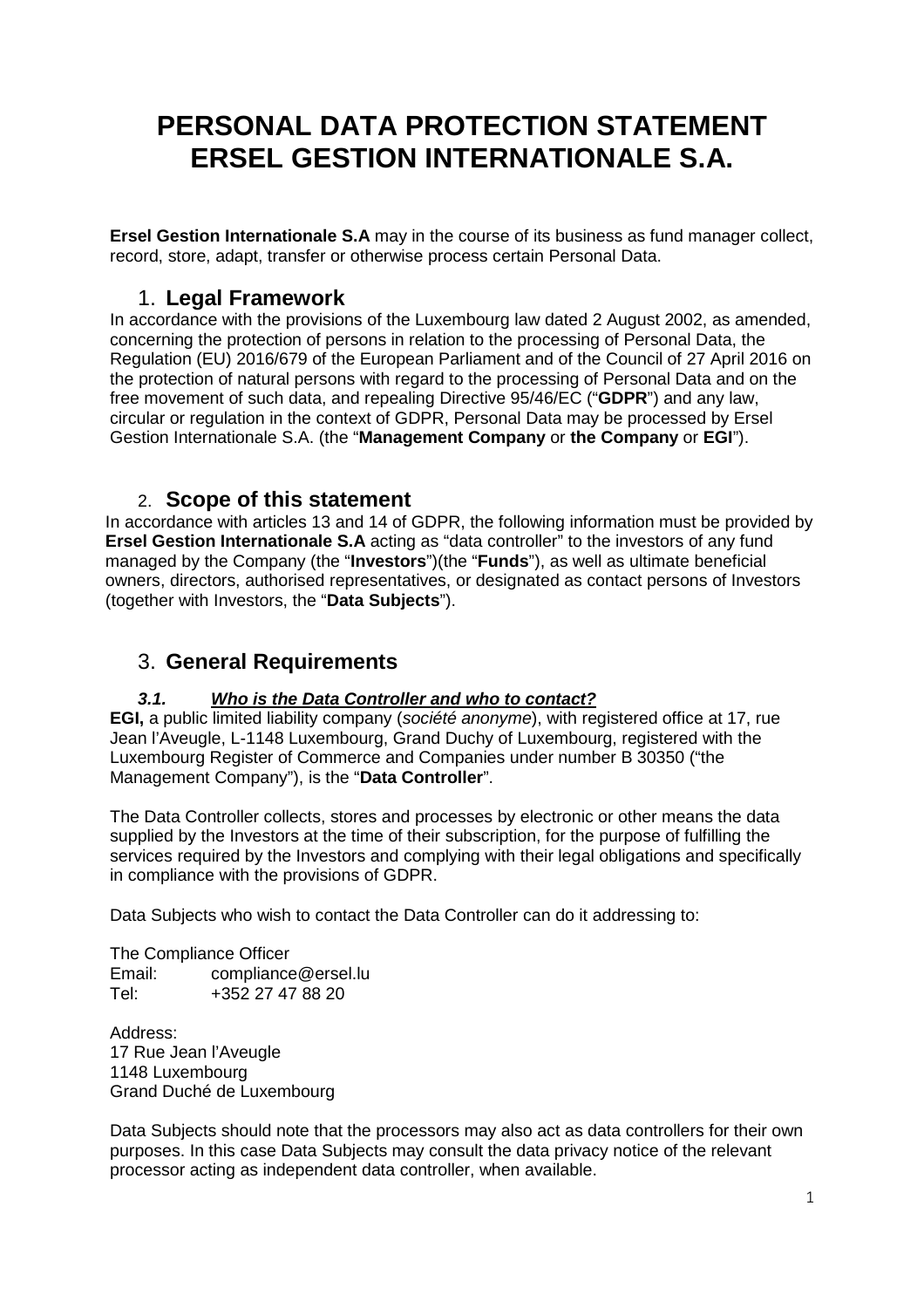#### **3.2. What kind of Personal Data does EGI process?**

Personal data ("Personal Data") include, but are not limited to, the name, address, passport or identification card details, bank account details and invested amount of each Data Subject.

In particular the data EGI processes about the Investor include:

- identification data (e.g. name, e-mail, postal address, telephone number, country of residence, passport, identity card, driving licence, tax identification number, bank account details, source of wealth and invested amount, utility bills, credentials to connect to Internet Banking Service);
- electronic identification data (e.g. IP address, cookies, traffic data);
- personal features (e.g. date of birth, marital status);
- banking and financial data (e.g. financial identification, financial situation, risk profile, investment objectives and preferences);
- employment and occupation (e.g. employer, function, title, place of work, specialisation);
- data received in the context of performing discretionary advisory or management agreements (e.g. securities orders, account positions and transactions, and power of attorneys);
- tax-related data, contract data;
- communications (e.g. exchange of letters with you);
- images and sound (e.g. copies of identifications documents);
- advertisement and sales data (e.g. potential interesting products for you).

These types of Personal Data may include special categories of Data (e.g. information about political opinions, memberships and affiliations to trade unions or similar groups).

#### **3.3. How does EGI receive the Investor's Personal Data and who are the recipients?**

EGI processes Data received through its business relationship with the Investor. EGI receives the data either directly from the Investor or through Funds and/or sub-funds managed by EGI, as well as their placement and distribution agents, investment managers and/or advisors (including investment managers and/or advisors to sub-funds), depositary banks, and central administration, registrar and transfer agents.

Such parties may have access to the Data, along with any of their affiliates, the employees of those entities, the appointed legal and professional advisers of those entities in connection with the operations of any Funds and/or sub-funds, their subsidiaries and investments, which require such information for the purposes indicated above, and the legal advisors, investment consultants and custodian banks of each of the Data Subjects and the financial intermediaries of such Data Subjects.

The Management Company and/or any of the Funds and/or sub-funds may only sub-contract to another entity the processing of Personal Data in a country outside of the EEA in accordance to § 5 below.

Data Subjects must be aware that the Personal Data may be disclosed

(i) to central administrative agents, registrars, transfer agents and other parties who assist the central administrative agent with undertaking its duties to the Management Company and/or any of the Funds and/or sub-funds (e.g. external processing centres, dispatch or payment agents), including companies based in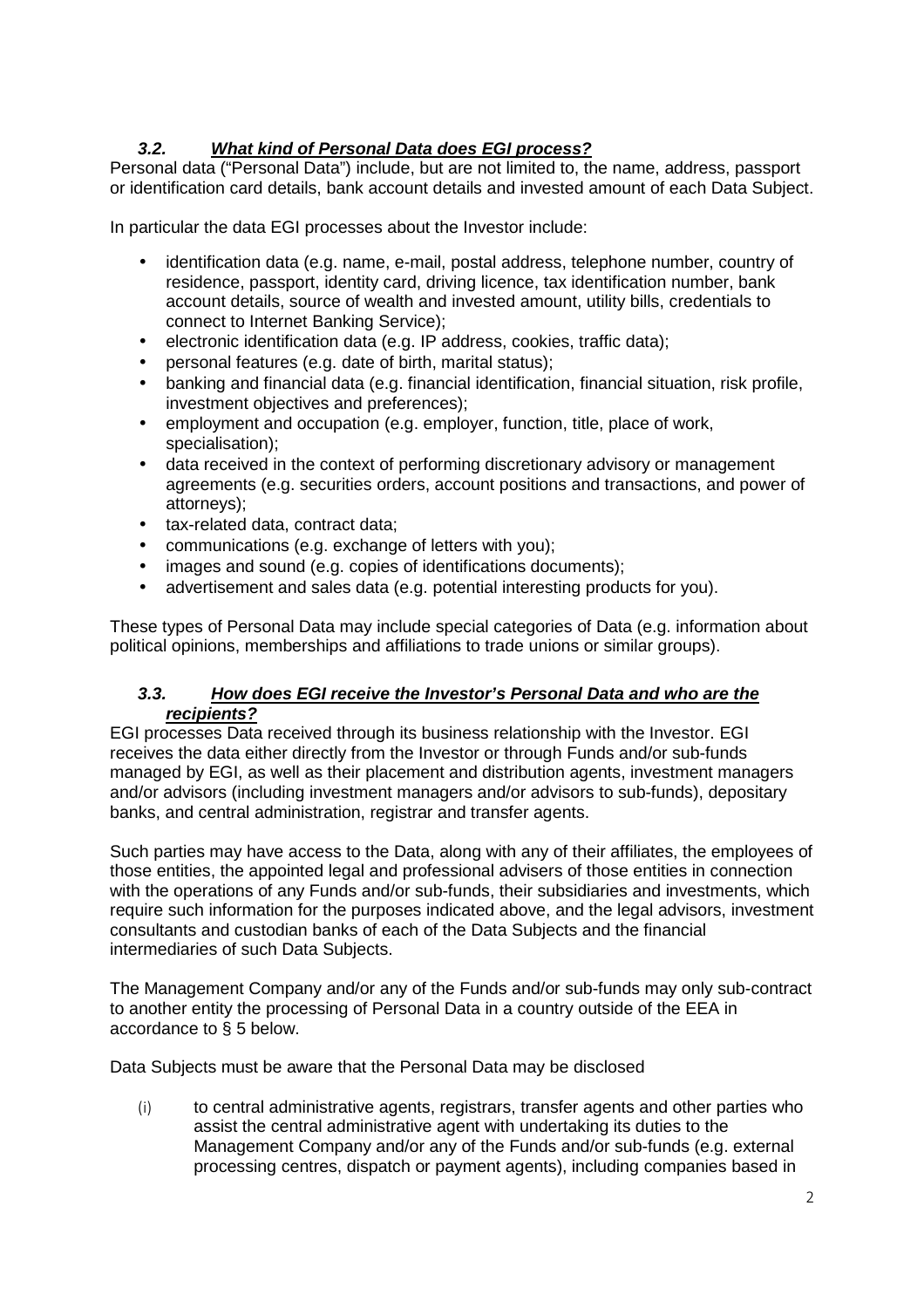countries where data protection laws might not exist or be of a lower standard than in the European Union (in which case. § 5 below applies) or

(ii) when required by law or regulation (Luxembourg or otherwise).

When the Data Controller uses processors (such as a central administrative agent, a registrar, a transfer agent), it shall ensure that such processors provide sufficient guarantees to implement appropriate technical and organizational measures and that such processing on behalf of the Data Controller meets the requirements of the GDPR and ensures the protection of the rights of the Data Subjects.

When information is not collected directly from the Data Subject (e.g. where the investor is an individual acting on behalf of one or more ultimate beneficial owners), the Investor shall ensure to inform any other Data Subject about processing of its Personal Data and their related rights. The Investor shall transfer the information described in this privacy notice to the relevant Data Subject so they can properly exercise their rights.

In the case of nominees, the data may be collected by the nominee. In those cases the nominee will be acting as independent data controller in accordance with the provisions of GDPR. Investors subscribing to any of the Funds and/or sub-funds through a nominee should consult the data privacy notice of the nominee, when available.

#### 3.4. **For which purposes does EGI process Investors' personal data?**

3.4.1. For the purposes of a contractual obligation EGI processes Investors' Personal Data in order for them to make an investment in the Funds. In this regard Personal Data may be processed for the following purposes:

- (i) maintaining the register of shareholders,
- (ii) processing subscriptions and redemptions of shares and payments of distributions to shareholders.
- (iii) maintaining controls in respect of late trading and market timing practices,
- (iv) complying with applicable anti-money laundering rules and any regulatory requirements applicable to the Funds and/or sub-funds that EGI manages, as well as their placement and distribution agents, investment managers and/or advisors (including investment managers and/or advisors to sub-funds), depositary banks, and central administration, registrar and transfer agents, any of the service providers of such Fund and/or sub-funds or any of their affiliates, professional advisers of those entities in connection with the operations of such Funds and/or sub-funds, their subsidiaries and investments, any banks and financial institutions that provide credit or other financing facilities to such Funds and/or sub-funds and that require such information for the purposes indicated above, and to the legal advisors, investment consultants and custodian banks of each of the Investors and the financial intermediaries of such Investors
- (v) marketing, and
- (vi) more generally providing other services in relation to the investment in any Funds and/or sub-funds.

The information required by the central administration agent, registrar, transfer agent of the Funds is necessary to make an investment in the Funds. Failure to provide such information will imply rejection of the subscription on an on-going basis, and, for certain Funds, may render the Investor a "prohibited person". In such case, the Investor's shares may compulsory be redeemed as may be applicable in the Funds' constituting documents.

3.4.2. For compliance with laws and regulations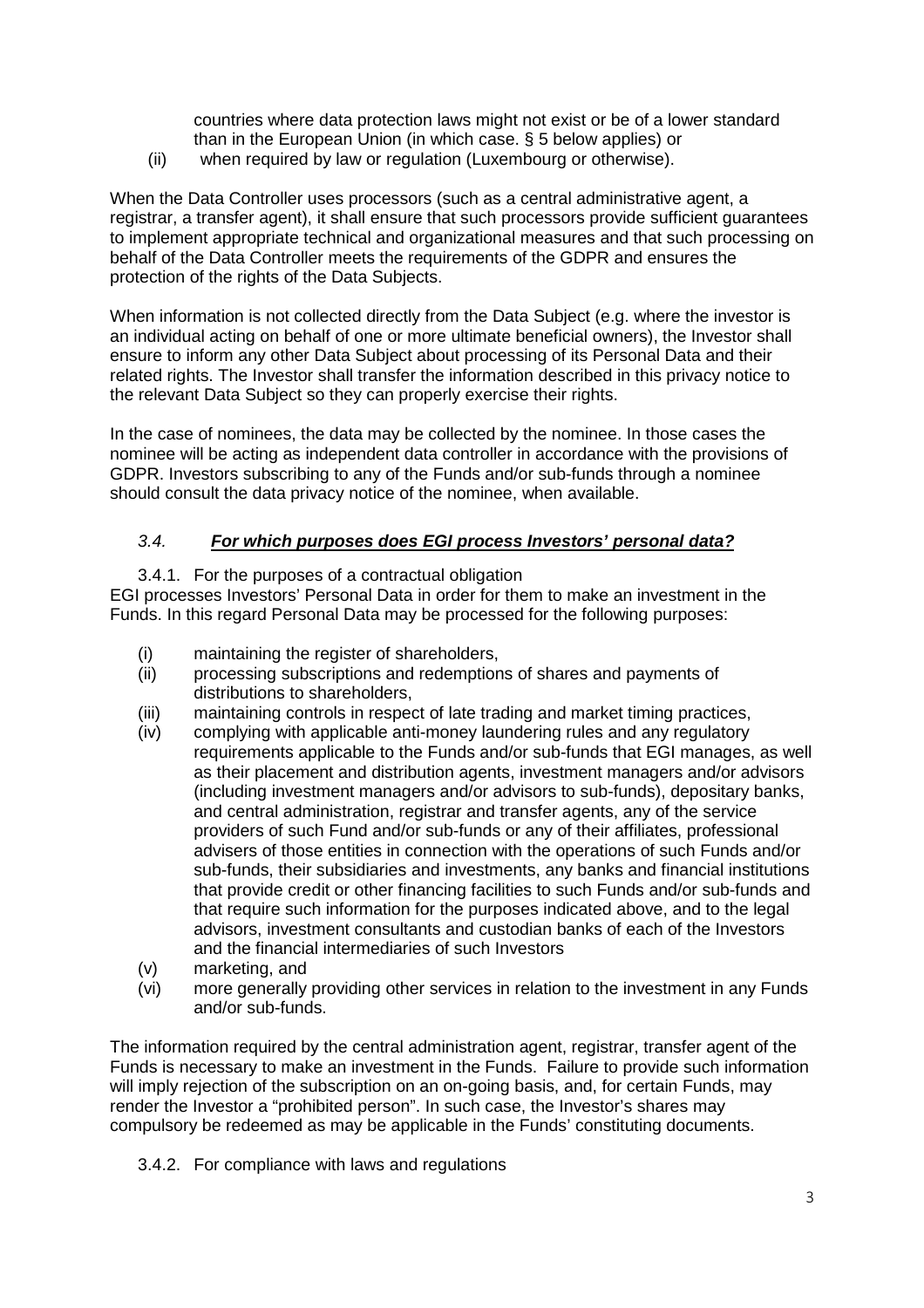The Funds and/or the sub-funds, their investment managers (if applicable), as well as any of their respective service providers and any of their affiliates are subject to various legal obligations in terms of statutory (e.g. laws of the financial sector, anti-money laundering and combatting the financing of terrorism laws, tax laws) and regulatory requirements (e.g. requirements of any competent regulatory, supervisory or tax authority).

This covers EGI processing of the Investors' Personal Data for compliance with applicable laws such as the applicable legislation on know-your-Customer (**KYC**) and anti-money laundering and combatting the financing of terrorism (**AML/CFT**), compliance with requests from or requirements of local or foreign regulatory enforcement authorities, tax identification and reporting (where appropriate) notably under Council Directive 2011/16/EU on administrative cooperation in the field of taxation (as amended by Council Directive 2014/107/EU), the OECD's standard for automatic exchange of financial account information commonly referred to as the Common Reporting Standard or **CRS**), for Foreign Account Tax and Compliance Act (**FATCA**) purposes, for the Automatic Exchange of Information (**AEI**) and any other exchange of information regime to which EGI may be subject to from time to time and applicable legislation on markets in financial instruments (**MiFID**).

The Investor's Personal Data may be shared with the competent tax authorities (or to service providers for the purpose of effecting the reporting on our behalf) and may be forwarded by the latter to foreign tax authorities (failure to provide correct information to us or to respond may result in incorrect or double reporting).

In addition, the Management Company, the Funds and/or the sub-funds, any of their advisers and any other party may, subject to all applicable laws, disclose to any governmental, regulatory, taxation or court authority such information relating to Data Subjects as the Management Company, the Funds and/or the sub-funds reasonably determine.

For the avoidance of doubt, this includes, without limitation, information which in the reasonable determination of the discloser, may be required to be disclosed to such authority or may be necessary to be disclosed pursuant to the Common Reporting Standard approved by the OECD Council on 15 July 2015, as subsequently amended and implemented, and FATCA.

Should any such authority require any further information, the Management Company, the Funds and/or the sub-funds may require each Investor to provide them with such information (to the extent such Investor is in possession of or entitled to receive such information or such information can be acquired without unreasonable effort or expense) and the Management Company, the Funds and/or the sub-funds and any of their advisers and any other party may, subject to all applicable laws, disclose such information to any such authority. Such information shall not be passed on to any unauthorised third person.

#### **3.5. For how long does EGI keep THE Investor's Personal Data?**

EGI will keep the Investor's Personal Data as far as necessary and, in any case, for the duration of the investment in the Funds and for the length of time required by applicable law. Luxembourg law relating to anti-money laundering requires that documents be retained for a period of five or ten years (depending of the specific processing) after the relationship has come to an end and as advisable in light of an applicable statute of limitations.

#### **3.6. Automated decision making**

Data Subjects should note that the Data may be used for direct marketing subject to the right to object to such use as detailed above. This practice will not include profiling or automated decision making.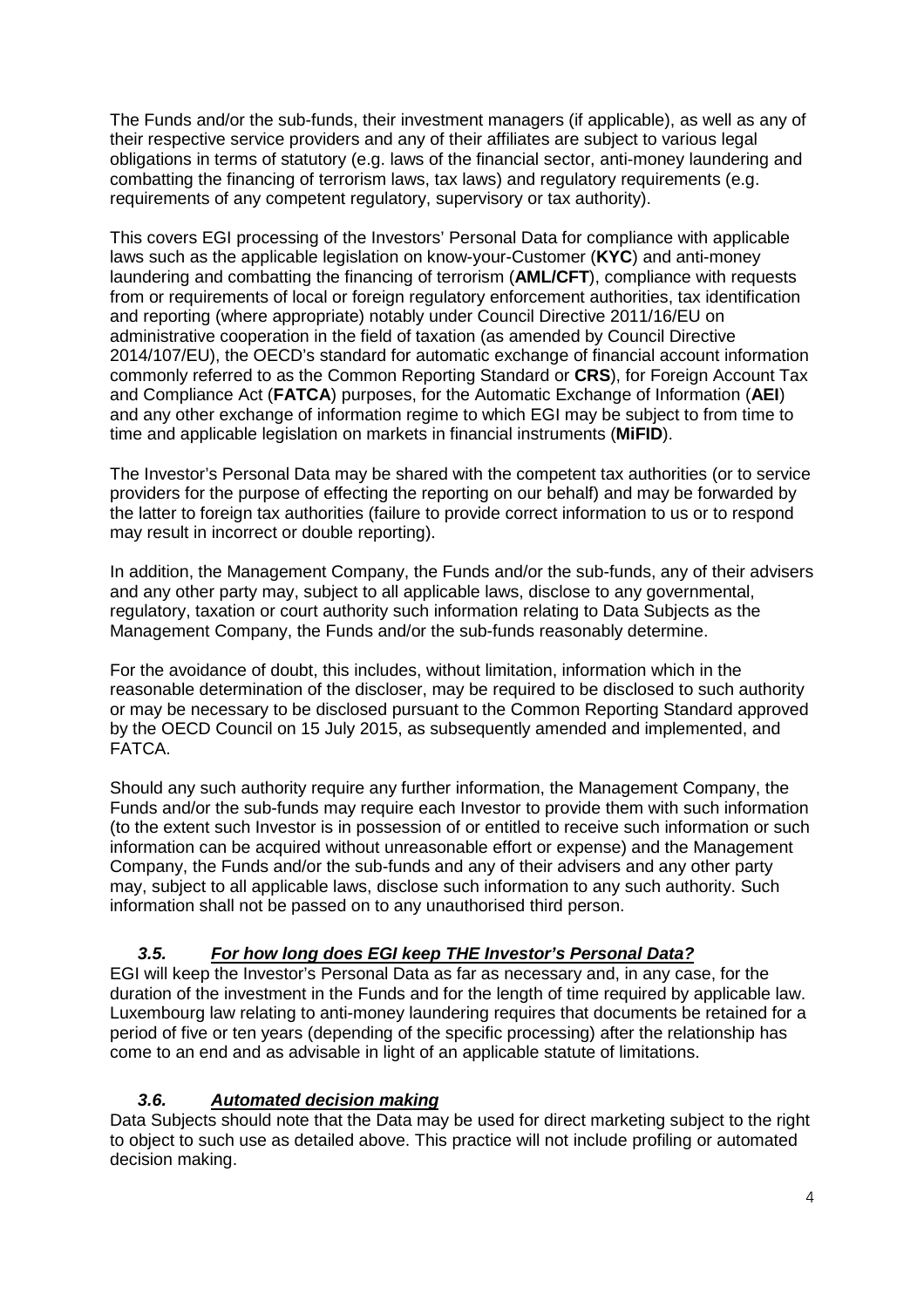# 4. **Rights of the Data Subject**

Each Data Subject has:

- a right to request the Data Controller access to his/Personal Data processed by or on behalf of the Data Controller.
- a right to have the Data Controller rectify his/Personal Data if they are incorrect or incomplete.
- a right to request the erasure of his/her Personal Data in accordance with the provisions of article 17 of the GDPR including in the following situations:
- (ii) here the Personal Data is no longer necessary in relation to the Investor's subscription to the Fund,
- (iii) the Data Subject objects to the processing of its data and there are no overriding legitimate grounds for the processing, and
- (iv) the data has been unlawfully processed.
- a right to request a restriction of the processing of his Data for direct marketing purposes.
- a right to object to the processing of his data for direct marketing purposes.
- a right to lodge a complaint with the Commission Nationale pour la Protection des Données ("**CNPD**") in Luxembourg and the relevant authority of the Member State in which the Data Subject resides or works in accordance with the provisions of Article 77 of the GDPR.
- a right to receive the Personal Data concerning him or her or to request that it be transmitted to another data controller, when feasible, in accordance with the provisions of article 20 of GDPR.

To make any of the above requests the Investor need to put the request in writing addressing it to the Data Controller as set out above.

# 5. **Transfer of Data outside EEA**

EGI and/or any of its delegates and service providers will not transfer Personal Data to a country outside of the EEA unless that country ensures an adequate level of data protection or appropriate safeguards are set up or the transfer is in reliance on one of the derogations provided for under Data Protection Regulation. If a third country does not provide an adequate level of data protection, then EGI and/or any of its delegates and service providers will ensure it sets up appropriate safeguards such as the model clauses (which are standardised contractual clauses, approved by the European Commission). In all cases, the Manager shall ensure that the Data transfer is conducted in accordance with articles 45, 46, 47 and 49 of the GDPR.

# 6. **Additional Information**

The Data Controller may request the Investor to provide additional or updated identification documents from time to time pursuant to on-going client due diligence requirements under relevant laws, regulations and circulars of the Commission de Surveillance du Secteur Financier ("**CSSF**"), and shall comply with lawful requests from the relevant authority.